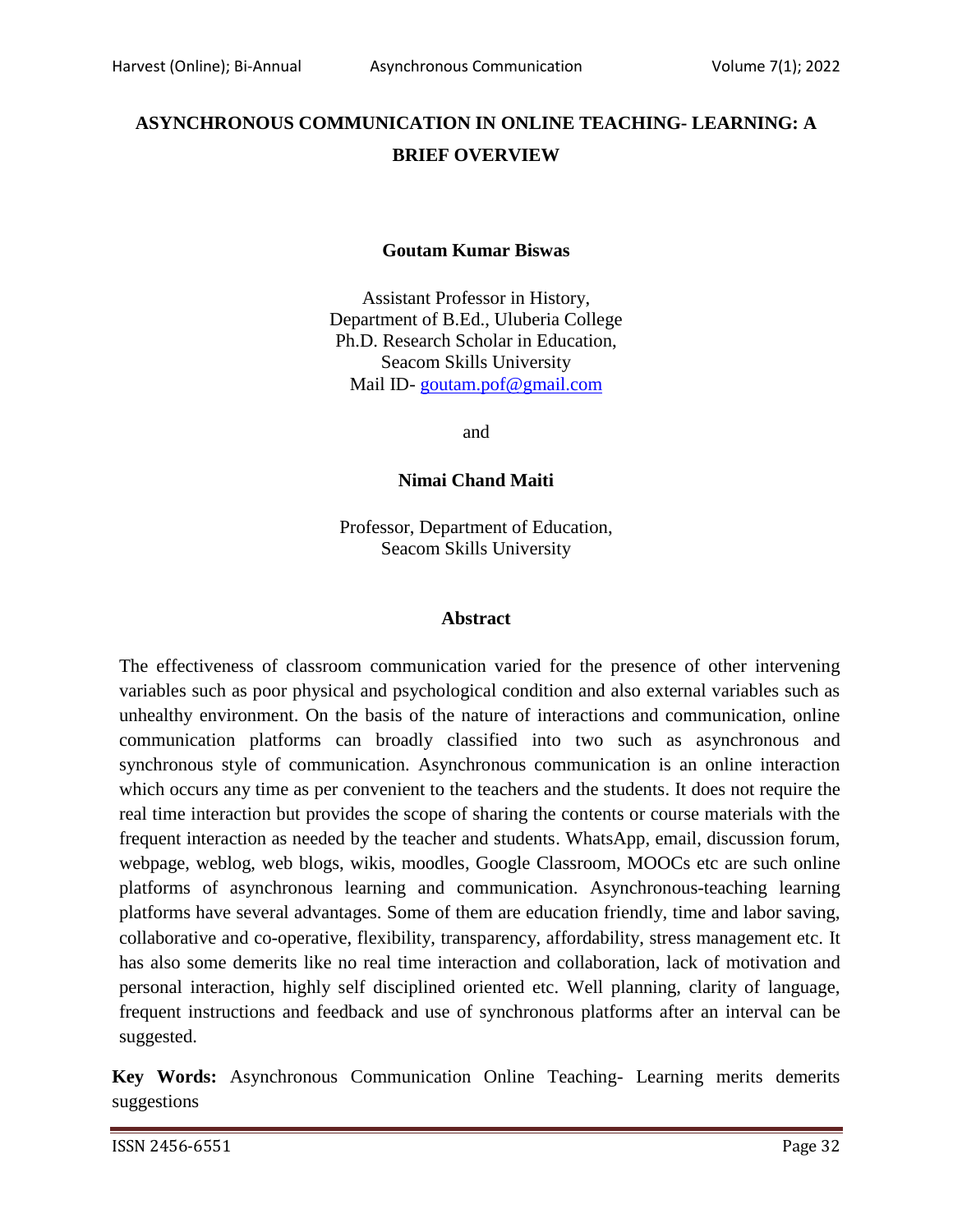Teaching is an interaction between the teacher and his students towards desired modification of their behavior. Teaching is an interactive process of involving classroom task between teachers and pupils to perform certain defined objectives. The teachers' role is also going to be changed frequently. Teaching-learning is not teacher dominated. He exposes students to a variety multiple educational media. Learning and assimilation accrues through a process of interaction between the teacher and the taught.**<sup>1</sup>** This interaction depends on classroom communication which is one of the important factors of teaching learning. The effectiveness of classroom communication varied for the presence of other intervening variables such as poor physical and psychological condition and also external variables such as unhealthy environment. The classroom communication and interaction can be conducted not only in offline mode but also in online mode.

With the process of global concept of education and the progress of educational technology, we are moving towards online and digital education system. Online education is the connection of ICT with internet. On the basis of the nature of interactions and communication, online communication platforms can broadly classified into two such as asynchronous and synchronous style of communication.

Asynchronous communication is an online interaction which occurs any time as per convenient to the teachers and the students. It does not require the real time interaction but provides the scope of sharing the contents or course materials with the frequent interaction as needed by the teacher and students. WhatsApp, email, discussion forum, webpage, weblog, web blogs, wikis, moodles etc are such online platforms of asynchronous learning and communication.<sup>2</sup> Today's popularly used Learning Management System (LMS) is used for sharing learning materials. The Massive Open Online Courses MOOCs) as introduced by educational institutions are dealing with asynchronous learning platform. Even program learning method provides the same opportunity for the learners to learn the concept themselves by finishing one step or scheme to another one till end of the program. Google Classroom is one of the easiest platforms of asynchronous teaching learning communication styles. It is the collaborative and co operative teaching learning platform. Any teacher or student heaving a valid mail id can freely access this online classroom. The functions of Google Classroom are better than the LMS as it continues to introduce new feature regularly. Grading, Rubrics and Google Meet are recently integrated. The latest feature named as "originality reports" is really a plagiarism - checking tool.<sup>3</sup>

# **Advantage of A.T.L.P (Asynchronous Teaching Learning Platforms)**

Asynchronous-teaching learning platforms have several advantages. Some of them are stated bellow –

1. Education friendly – The asynchronous teaching learning platforms can be used for transmission and sharing of knowledge and course contents by posting the materials with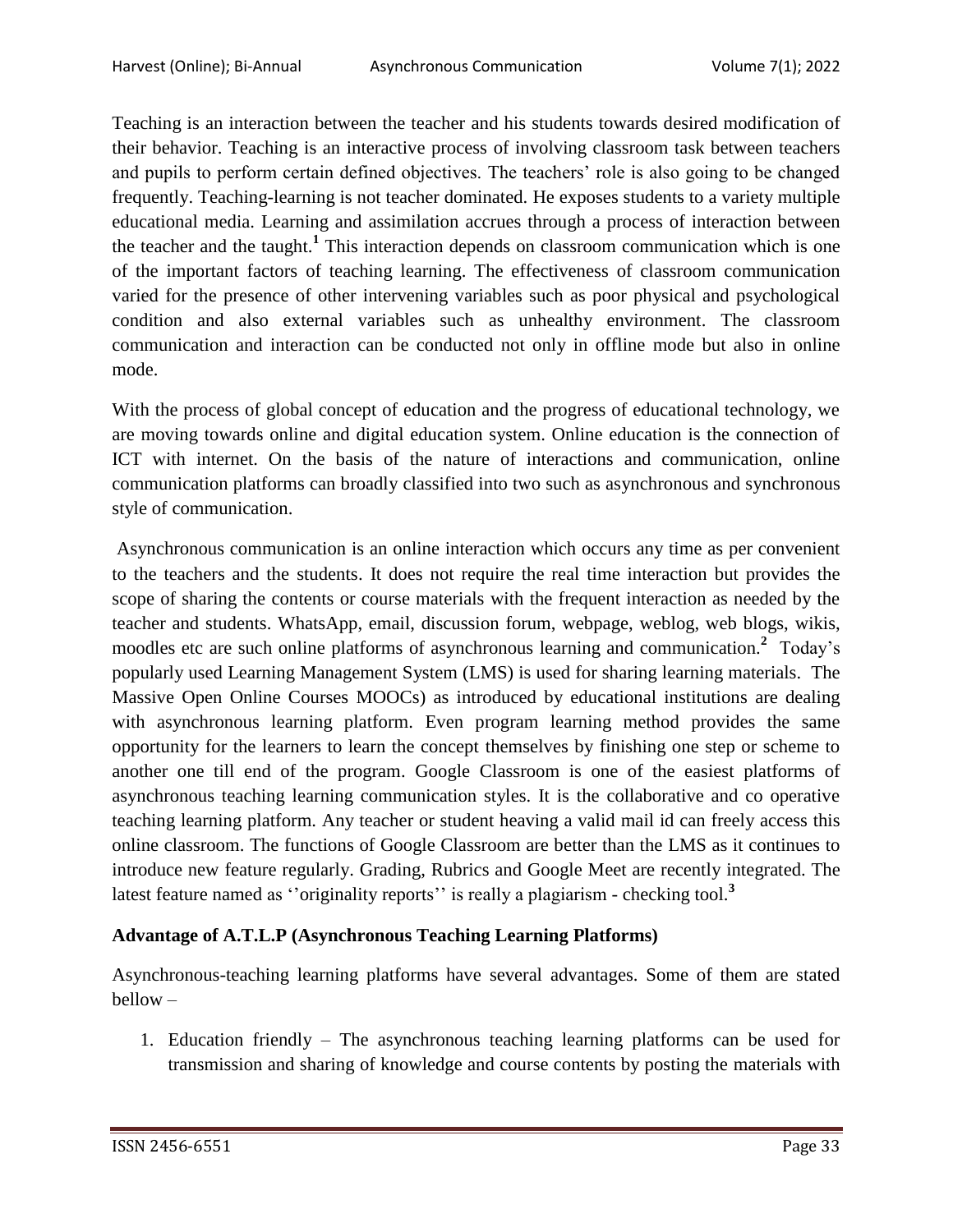information frequently as needed for completion of the course of program. The modern evaluation system can also be conducted through this platform.

- 2. Collaborative and co-operative A large number of students, teachers and administrators from several institutions can join the group for the education purposes. They can freely share their opinions and provide the feedback. They can interact and respond to each other without scheduled real time meeting. They can easily collaborate through different online tools like discussion forum.
- 3. Time friendly It provides 'the freedom to plan our workday based on our most productive hours. With more flexibility, we can spend extended periods on more important task resulting in improved performance and productivity.**<sup>4</sup>** Irrespective of time zone, the interaction can be going on.
- 4. Flexibility of organization It gives the opportunities to both the organizers and the students to conduct the class as well as assignments any time form any place as per their requirements. It does not require real time interaction, it does not advocate for get together or meeting in a place.
- 5. Greater transparency All of the information materials and discussions or chat massages are automatically saved for which anyone can reference them letter. So the asynchronous platform of teaching learning system provides the greater transparency for documentation.
- 6. Stress management In a very busy schedule the teachers and students may not be able to attend a real time face to face meeting if any one fails to attend the class or assignment or miss any one part of the whole class, he or she may not be able to recover unless any alternative is provided. Sometimes we may miss any point of learning materials during its discussion due to several psychological and physical problems and it reflected our mental stress. Our freedom of teaching and learning in the asynchronous communication manages our place, time, labor, money as well as manages our mental stress.
- 7. Less expensive or affordability It is less expensive than the synchronous learning. It does not require any teacher on live. The teachers can record their teaching lesions and share or post the same for a number of times. A large number of students can view the lesions for a number of times also.

'Many online classes are free including a wide open access library. So asynchronous learning class is a risk – free venture. **5**

- 8. Self learning environment In asynchronous learning platform, the learners have the free access to the class and supplemental materials. They can enjoy of taking control of their learning. They can enjoy the freedom to do their task at their own pace.
- 9. Belonging to broader social groups This provides the scope of extending and social groups without physical presence. The sharing of knowledge on a small topic can extend our depth and social groups.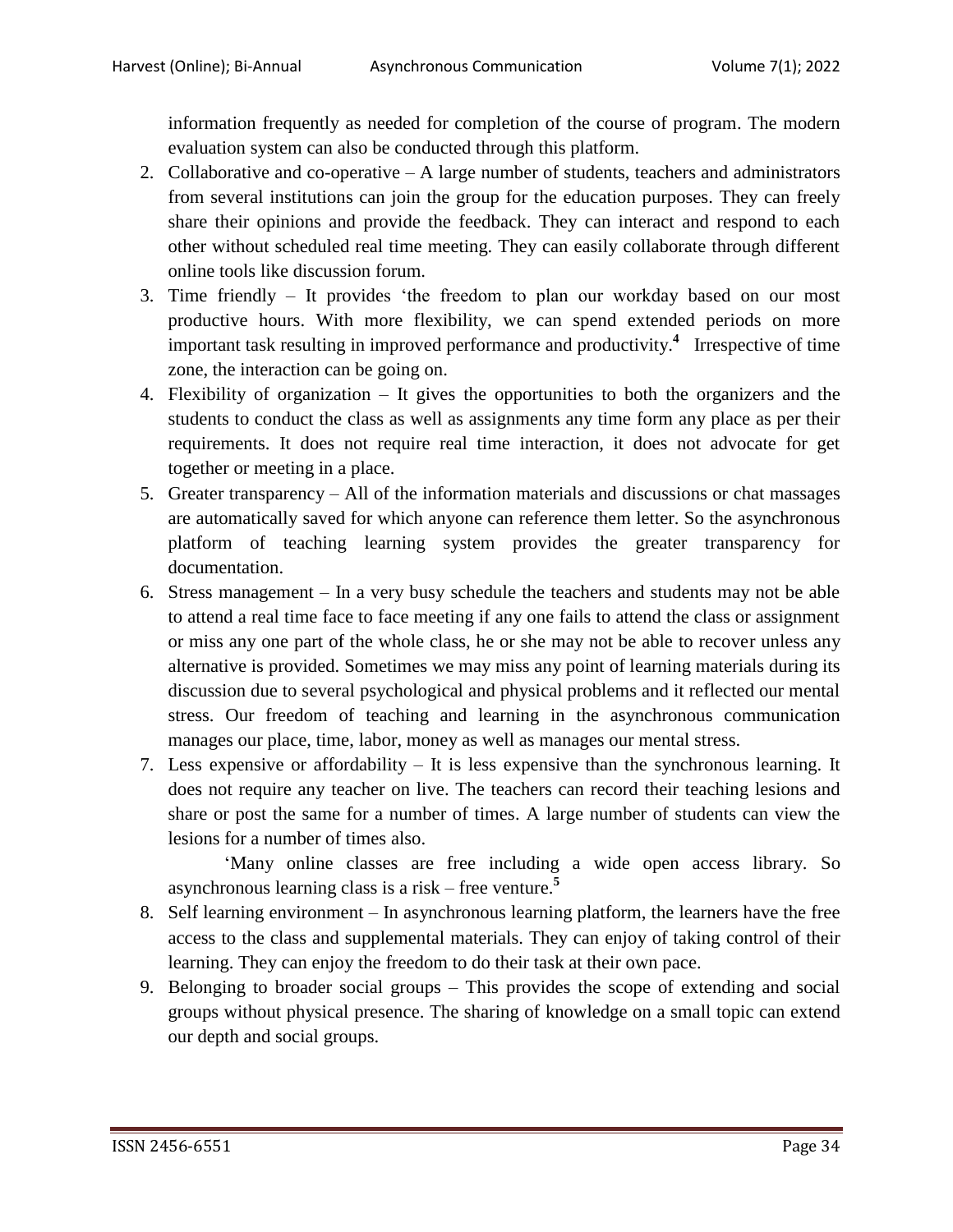# **Disadvantages of A.T.L.P**

It has also some demerits which have been pointed below.

1. No real time interaction and collaboration – Asynchronous learning does not provide real time interaction and collaboration. One will wait for another even for a long time. The slow response may effect on the attention and active engagement of the learners.

2. Lack of motivation – lack of live program and live directions from the authority including teachers can de-motivate the students, who may need frequent encouragement and stimulation for reading the materials and complete the task. **6**

3. Lack of personal interaction – It does not encourage personal interaction which sometimes needs to solve a complex problem. In return it makes slow down the learning speed and energy.

4. Highly self – disciplined and self – motivated- It requires highly motivated and strongly committed and disciplined which is not always expected from our learners.

### **Suggestions for improvement**

1. Well planning and designing – In asynchronous communication teacher should design the course

Well before the transmission. They should plan to collect and arrange the study materials from different sources as the students can learn step by step easily. The teachers also plan to design and to conduct the assignments or test for the evaluation of the students. The well planning of the course contents will effect on the achievements of the students and success of the program.

- 2. Clarity of language The language of instruction should be simple and easy enough so that it can be clear to all students. The teacher should use the standard language.
- 3. Frequent feedback and response For better understanding the instruction as well as study materials, the teacher should always in touch of the group and provide the required feedback for every response. The frequent feedback will help the learners to motivate and to make reinforcement.
- 4. Clearance of instructions- The teachers should instruct the students what and when they have to do. Teachers should provide clear deadline to inform when the task will be due. In the absence of the teacher, the students themselves understand the schedule of the activities and submission of tasks or assignments within the due time. To clear any doubt, instructional videos and audio files can be uploaded. The clear and right instructions and documentation will provide the learning environment very active and effective.

In addition to the above suggestions, it will be better if synchronous learning platform can be created with an interval of the asynchronous learning. It may provide the opportunity for the benefits of both the online teaching learning platforms. The educational institutions are increasingly designing and implementing the online